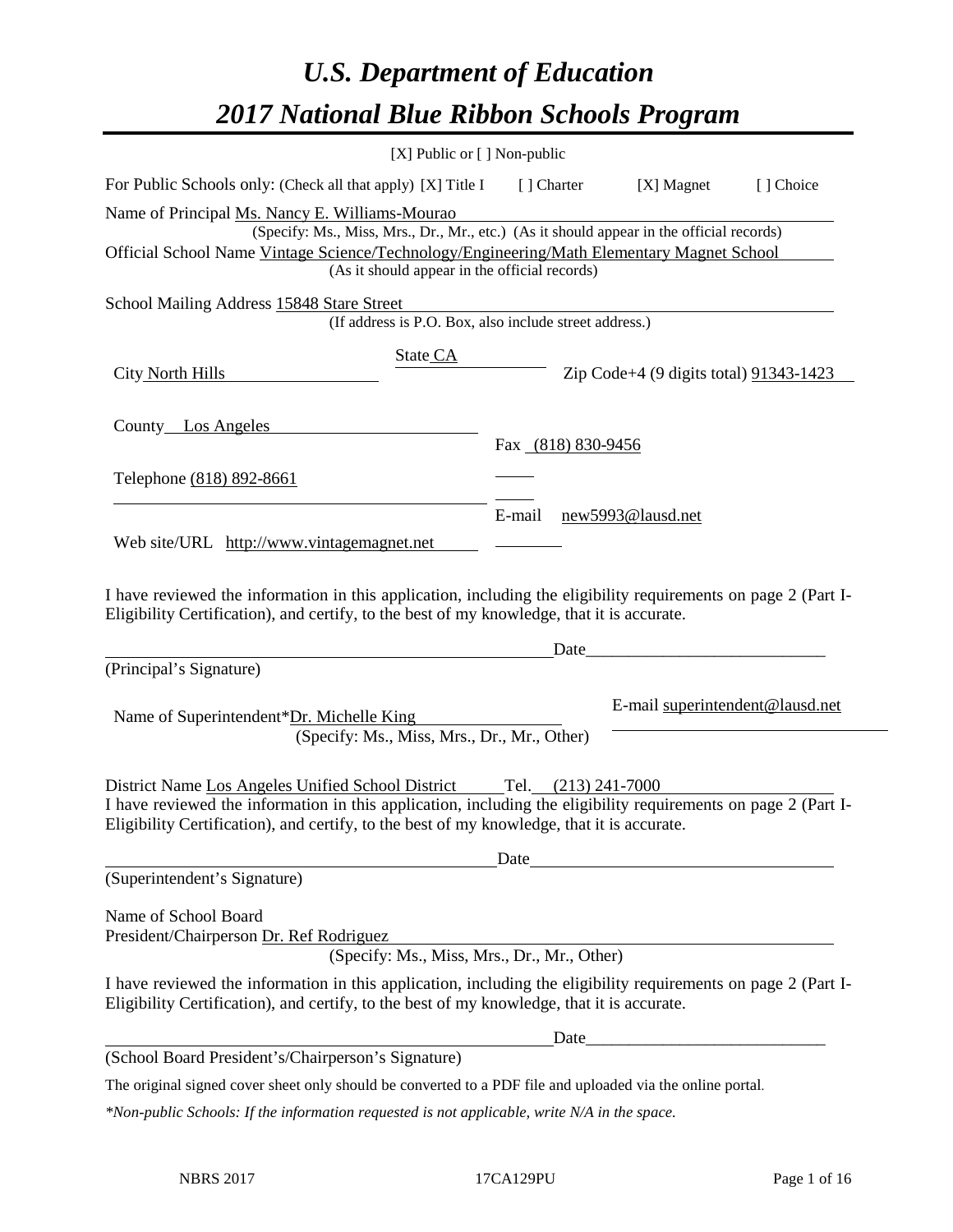The signatures on the first page of this application (cover page) certify that each of the statements below, concerning the school's eligibility and compliance with U.S. Department of Education and National Blue Ribbon Schools requirements, are true and correct.

- 1. The school configuration includes one or more of grades K-12. (Schools on the same campus with one principal, even a K-12 school, must apply as an entire school.)
- 2. All nominated public schools must meet the state's performance targets in reading (or English language arts) and mathematics and other academic indicators (i.e., attendance rate and graduation rate), for the all students group and all subgroups, including having participation rates of at least 95 percent using the most recent accountability results available for nomination.
- 3. To meet final eligibility, all nominated public schools must be certified by states prior to September 2017 in order to meet all eligibility requirements. Any status appeals must be resolved at least two weeks before the awards ceremony for the school to receive the award.
- 4. If the school includes grades 7 or higher, the school must have foreign language as a part of its curriculum.
- 5. The school has been in existence for five full years, that is, from at least September 2011 and each tested grade must have been part of the school for the past three years.
- 6. The nominated school has not received the National Blue Ribbon Schools award in the past five years: 2012, 2013, 2014, 2015, or 2016.
- 7. The nominated school has no history of testing irregularities, nor have charges of irregularities been brought against the school at the time of nomination. The U.S. Department of Education reserves the right to disqualify a school's application and/or rescind a school's award if irregularities are later discovered and proven by the state.
- 8. The nominated school has not been identified by the state as "persistently dangerous" within the last two years.
- 9. The nominated school or district is not refusing Office of Civil Rights (OCR) access to information necessary to investigate a civil rights complaint or to conduct a district-wide compliance review.
- 10. The OCR has not issued a violation letter of findings to the school district concluding that the nominated school or the district as a whole has violated one or more of the civil rights statutes. A violation letter of findings will not be considered outstanding if OCR has accepted a corrective action plan from the district to remedy the violation.
- 11. The U.S. Department of Justice does not have a pending suit alleging that the nominated school or the school district as a whole has violated one or more of the civil rights statutes or the Constitution's equal protection clause.
- 12. There are no findings of violations of the Individuals with Disabilities Education Act in a U.S. Department of Education monitoring report that apply to the school or school district in question; or if there are such findings, the state or district has corrected, or agreed to correct, the findings.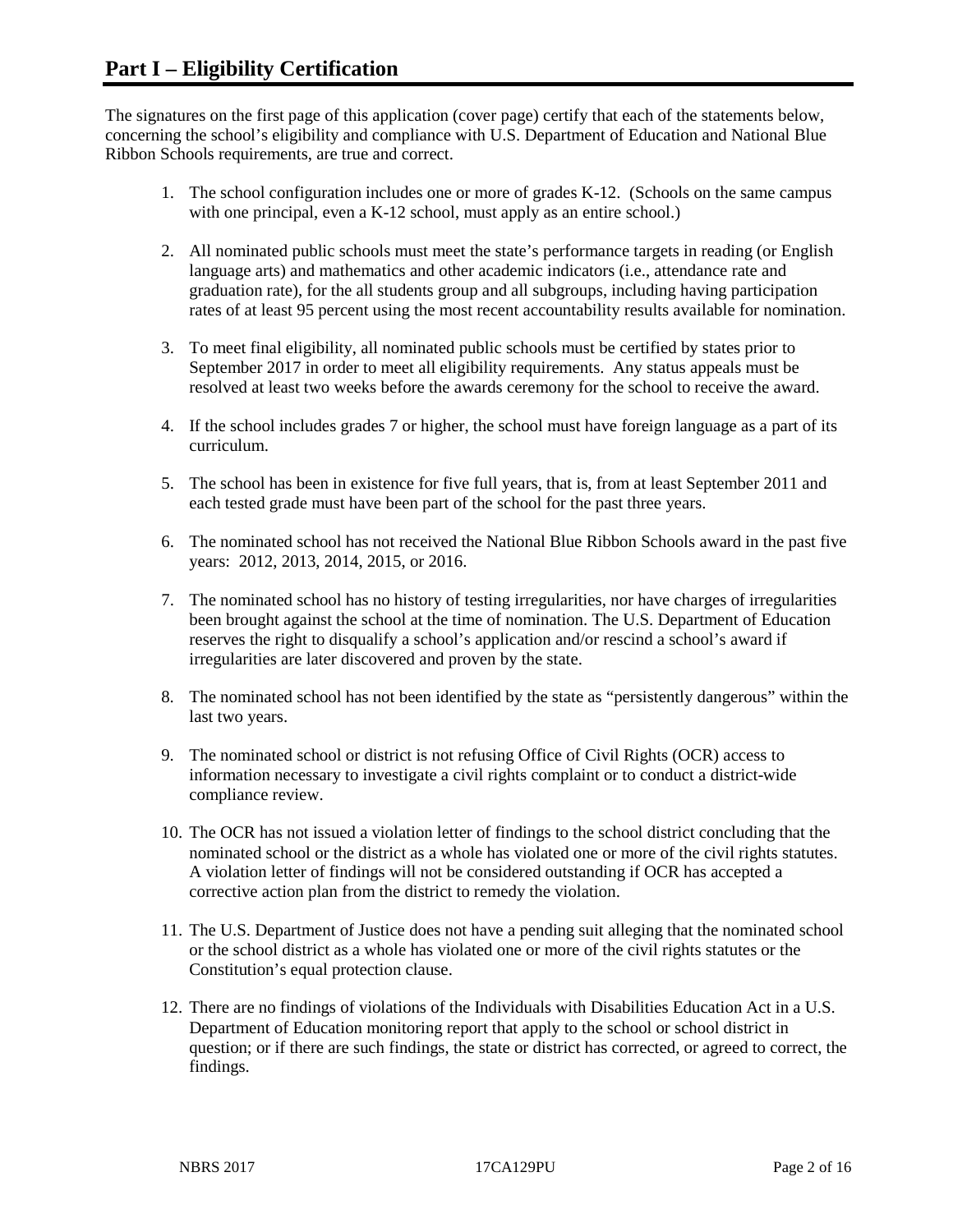# **PART II - DEMOGRAPHIC DATA**

#### **Data should be provided for the most recent school year (2016-2017) unless otherwise stated.**

#### **DISTRICT**

1. Number of schools in the district 513 Elementary schools (includes K-8) (per district designation): 112 Middle/Junior high schools 179 High schools 8 K-12 schools

#### 812 TOTAL

**SCHOOL** (To be completed by all schools)

2. Category that best describes the area where the school is located:

[] Urban or large central city

[X] Suburban with characteristics typical of an urban area

[ ] Suburban

- [ ] Small city or town in a rural area
- [ ] Rural
- 3. Number of students as of October 1, 2016 enrolled at each grade level or its equivalent in applying school:

| Grade                           | # of         | # of Females | <b>Grade Total</b> |  |
|---------------------------------|--------------|--------------|--------------------|--|
|                                 | <b>Males</b> |              |                    |  |
| <b>PreK</b>                     | 0            | 0            | 0                  |  |
| $\mathbf K$                     | 26           | 32           | 58                 |  |
| 1                               | 72           | 71           | 143                |  |
| $\overline{2}$                  | 69           | 75           | 144                |  |
| 3                               | 69           | 75           | 144                |  |
| 4                               | 77           | 90           | 167                |  |
| 5                               | 81           | 86           | 167                |  |
| 6                               | 0            | 0            | 0                  |  |
| 7                               | 0            | 0            | 0                  |  |
| 8                               | $\theta$     | $\theta$     | 0                  |  |
| 9                               | 0            | 0            | 0                  |  |
| 10                              | 0            | 0            | 0                  |  |
| 11                              | 0            | 0            | 0                  |  |
| 12 or higher                    | 0            | 0            | 0                  |  |
| <b>Total</b><br><b>Students</b> | 394          | 429          | 823                |  |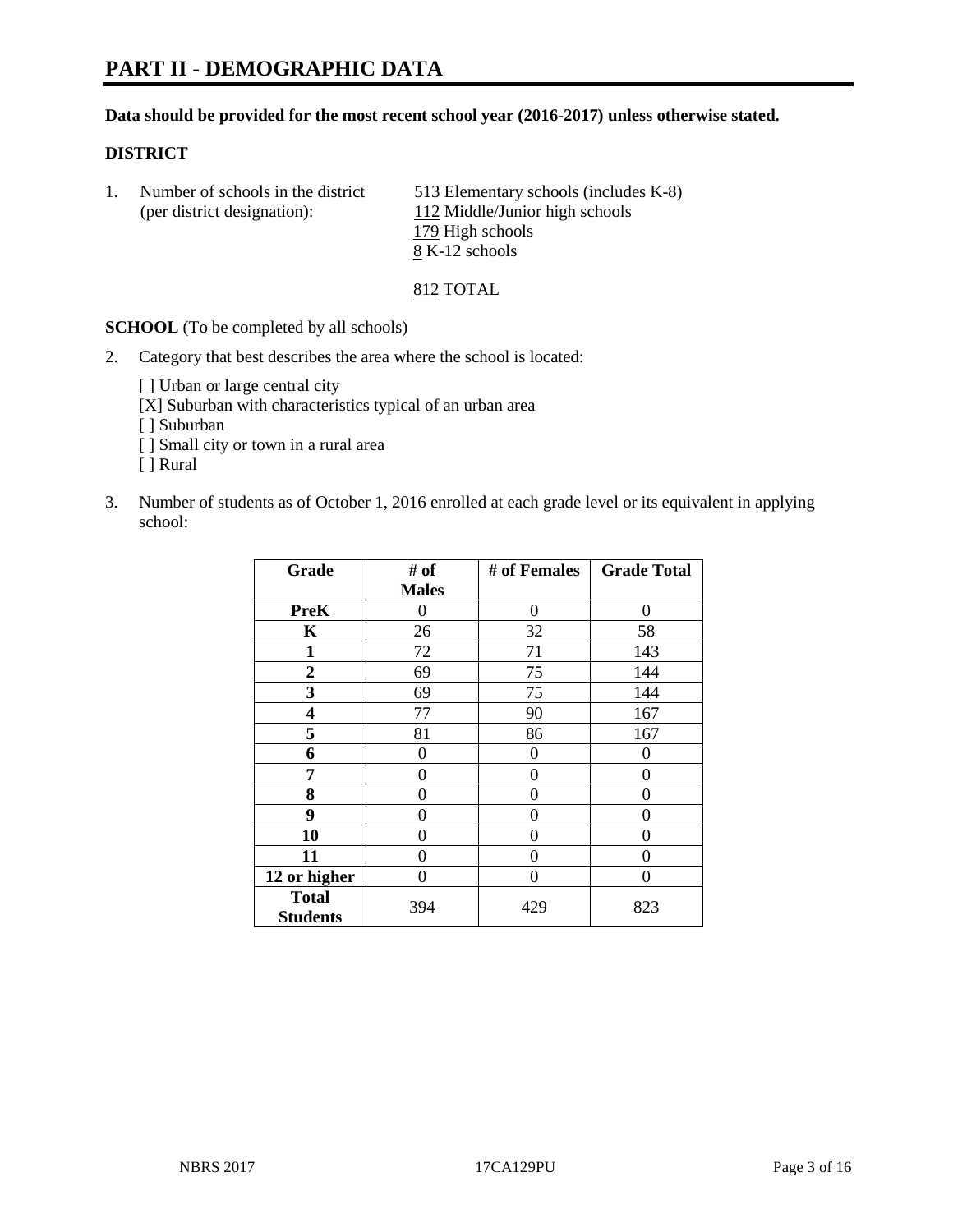the school: 11 % Asian

4. Racial/ethnic composition of  $\qquad \qquad \underline{0}$  % American Indian or Alaska Native 1 % Black or African American 62 % Hispanic or Latino 0 % Native Hawaiian or Other Pacific Islander 20 % White 6 % Two or more races **100 % Total**

(Only these seven standard categories should be used to report the racial/ethnic composition of your school. The Final Guidance on Maintaining, Collecting, and Reporting Racial and Ethnic Data to the U.S. Department of Education published in the October 19, 2007 *Federal Register* provides definitions for each of the seven categories.)

5. Student turnover, or mobility rate, during the 2015 – 2016 school year: 1%

This rate should be calculated using the grid below. The answer to (6) is the mobility rate.

| <b>Steps For Determining Mobility Rate</b>         | Answer |  |
|----------------------------------------------------|--------|--|
| (1) Number of students who transferred to          |        |  |
| the school after October 1, 2015 until the         |        |  |
| end of the 2015-2016 school year                   |        |  |
| (2) Number of students who transferred             |        |  |
| <i>from</i> the school after October 1, 2015 until |        |  |
| the end of the 2015-2016 school year               |        |  |
| (3) Total of all transferred students [sum of      | 5      |  |
| rows $(1)$ and $(2)$ ]                             |        |  |
| (4) Total number of students in the school as      | 823    |  |
| of October 1, 2015                                 |        |  |
| $(5)$ Total transferred students in row $(3)$      | 0.006  |  |
| divided by total students in row (4)               |        |  |
| $(6)$ Amount in row $(5)$ multiplied by 100        |        |  |

6. English Language Learners (ELL) in the school:  $7\%$ 

60 Total number ELL

Specify each non-English language represented in the school (separate languages by commas): Arabic, Armenian, Bengali, Bulgarian, Filipino, Korean, Mandarin, Mongolian, Russian, Sinhalese, Spanish, Thai, Urdu, Vietnamese, Other

- 7. Students eligible for free/reduced-priced meals: 59 % Total number students who qualify: 485
- 8. Students receiving special education services: 6 %

50 Total number of students served

Indicate below the number of students with disabilities according to conditions designated in the Individuals with Disabilities Education Act. Do not add additional conditions. It is possible that students may be classified in more than one condition.

| 11 Autism                             | 0 Orthopedic Impairment                   |
|---------------------------------------|-------------------------------------------|
| 0 Deafness                            | 12 Other Health Impaired                  |
| 0 Deaf-Blindness                      | 15 Specific Learning Disability           |
| 0 Emotional Disturbance               | 9 Speech or Language Impairment           |
| 2 Hearing Impairment                  | 0 Traumatic Brain Injury                  |
| 0 Mental Retardation                  | $Q$ Visual Impairment Including Blindness |
| $\underline{0}$ Multiple Disabilities | 1 Developmentally Delayed                 |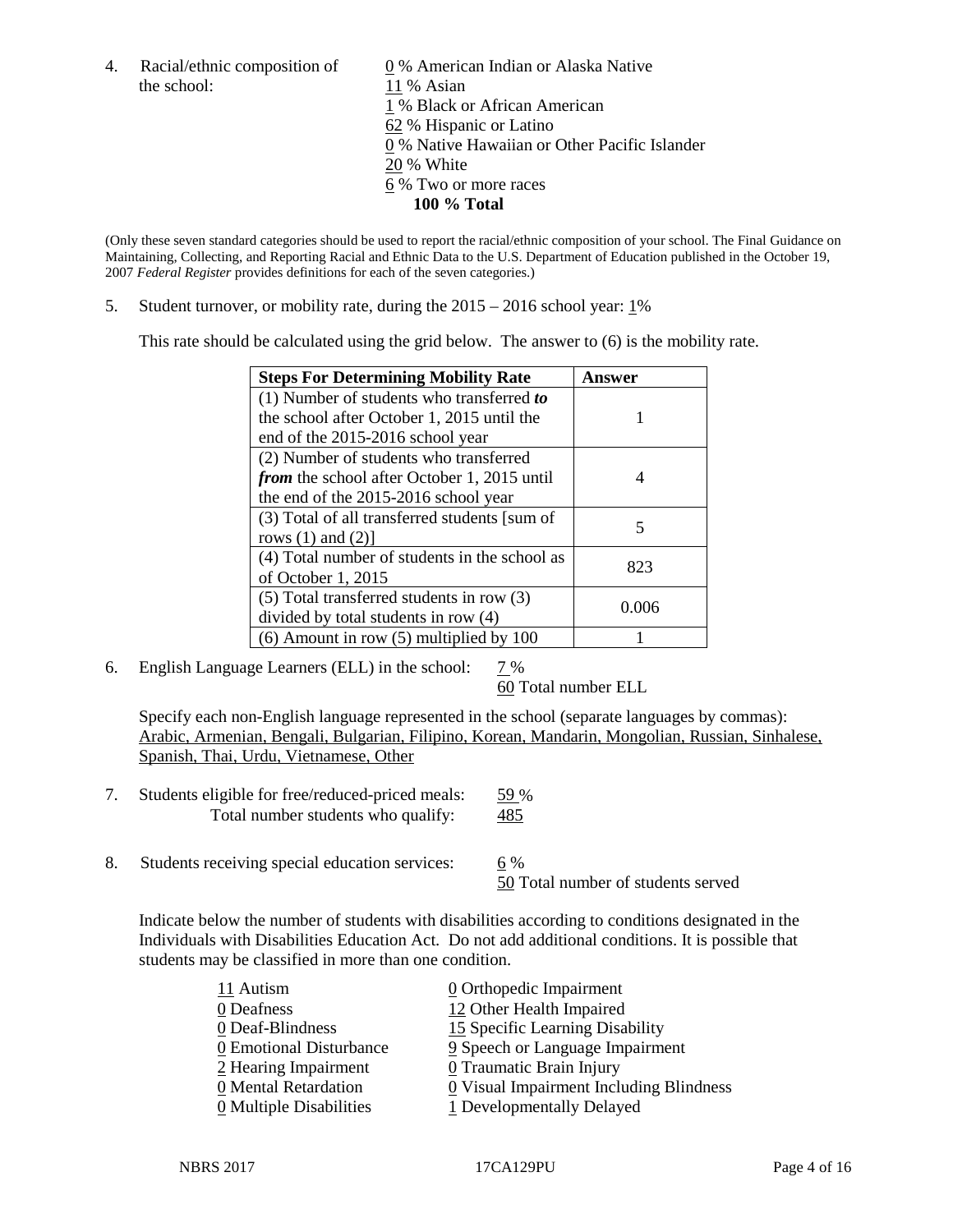- 9. Number of years the principal has been in her/his position at this school: 3
- 10. Use Full-Time Equivalents (FTEs), rounded to nearest whole numeral, to indicate the number of school staff in each of the categories below:

|                                        | <b>Number of Staff</b>      |
|----------------------------------------|-----------------------------|
| Administrators                         | $\mathcal{D}_{\mathcal{L}}$ |
| Classroom teachers including those     |                             |
| teaching high school specialty         | 31                          |
| subjects                               |                             |
| Resource teachers/specialists/coaches  |                             |
| e.g., reading, math, science, special  | 2                           |
| education, enrichment, technology,     |                             |
| art, music, physical education, etc.   |                             |
| Paraprofessionals under the            |                             |
| supervision of a licensed professional | 13                          |
| supporting single, group, or classroom |                             |
| students.                              |                             |
| Student support personnel              |                             |
| e.g., guidance counselors, behavior    |                             |
| interventionists, mental/physical      |                             |
| health service providers,              | 0                           |
| psychologists, family engagement       |                             |
| liaisons, career/college attainment    |                             |
| coaches, etc.                          |                             |

- 11. Average student-classroom teacher ratio, that is, the number of students in the school divided by the FTE of classroom teachers, e.g., 22:1 27:1
- 12. Show daily student attendance rates. Only high schools need to supply yearly graduation rates.

|     | <b>Required Information</b> | 2015-2016     | 2014-2015 | 2013-2014 | 2012-2013 |     |
|-----|-----------------------------|---------------|-----------|-----------|-----------|-----|
| 13. | Daily student attendance    | 97%           | 97%       | 97%       | 97%       | 97% |
|     | High school graduation rate | $\frac{1}{2}$ | 0%        | 0%        | 0%        | 0%  |

#### **For high schools only, that is, schools ending in grade 12 or higher.**

Show percentages to indicate the post-secondary status of students who graduated in Spring 2016.

| <b>Post-Secondary Status</b>                  |    |
|-----------------------------------------------|----|
| Graduating class size                         |    |
| Enrolled in a 4-year college or university    | 0% |
| Enrolled in a community college               | 0% |
| Enrolled in career/technical training program | 0% |
| Found employment                              | 0% |
| Joined the military or other public service   | 0% |
| Other                                         | በ% |

14. Indicate whether your school has previously received a National Blue Ribbon Schools award. Yes No X

If yes, select the year in which your school received the award.

15. In a couple of sentences, provide the school's mission or vision statement.

Our vision is to prepare students for college and careers in mathematics, science, technology, and engineering.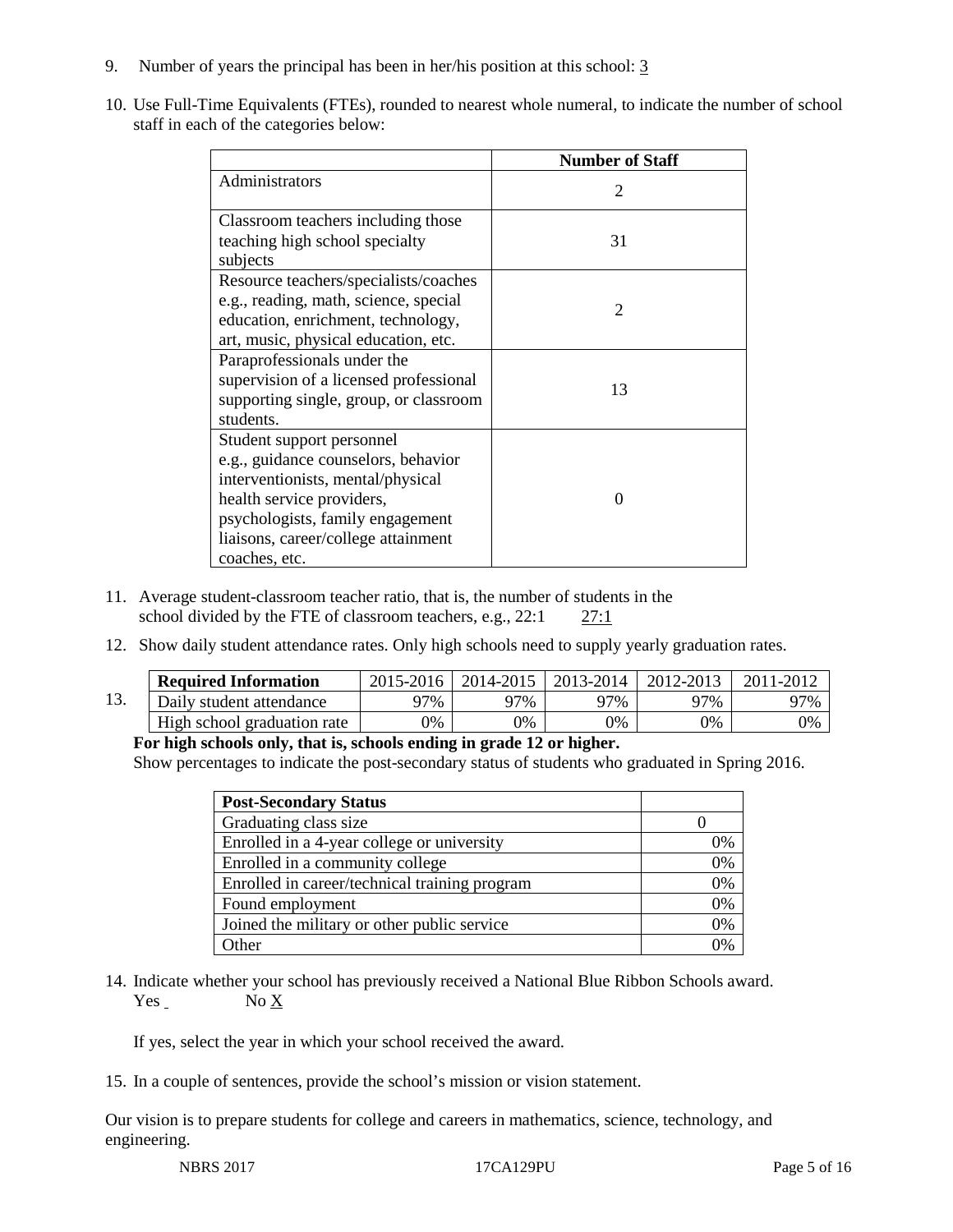16. **For public schools only**, if the school is a magnet, charter, or choice school, explain how students are chosen to attend.

Vintage STEM Magnet is a full Magnet from grades 1-5 and must maintain an ethnic/racial balance of 70% minority 30% white/non-minority. In order to attend our Magnet program, students must live within Los Angeles Unified School District boundaries, and must have completed a Choices Application to the school district. Because the Magnet Program is a voluntary integration program, parents are required to mark one federally identified ethnicity/race for their child on the application. Each applicant is assigned Magnet Priority Points, which is based upon the Court-Ordered reduction of the Harms of Racial Isolation.

#### Below is the list of possible Magnet Priority Points:

12 POINTS MATRICULATION: Applicants who have completed the highest grade level in a Magnet program and apply to continue in another Magnet program at the next level, receive 12 matriculation points. 4-12 POINTS WAITING LIST: Applicants who remained on a valid on-time Magnet waiting list receive 4 points for the following year. Applicants may accumulate waiting list points for the prior three consecutive years for a maximum of 12 points.

4 POINTS PREDOMINANTLY HISPANIC, BLACK, ASIAN AND OTHER NON-ANGLO (PHBAO) SCHOOLS: Applicants, whose 2017-2018 resident LAUSD school is designated as PHBAO by the District, receive 4 points.

4 POINTS OVERCROWDED: Applicants whose 2017-2018 resident LAUSD school is designated as overcrowded by District criteria, and are currently sending Capacity Adjustment Program (CAP) students, receive 4 points.

3 POINTS SIBLING: If an applicant is applying to the same Magnet school/program in which a brother or sister will be continuing, he/she receives 3 points. Siblings must reside at the same address at the time of application, which must be reflected in the District's computer system.

Once information on the application is verified, the District's Information Technology Division (ITD), through a fair and secure computer process, automatically assigns priority points to each applicant and then randomly selects which applicants are offered a spot in the Magnet and which applicants will be on the waiting list. The waiting list is in order of applicants with the most Magnet Priority Points. If a selected applicant decides not to take the Magnet Spot, that spot is offered to the next applicant on the waiting list that meets the school's need for the 70%:30% ethnic/racial balance.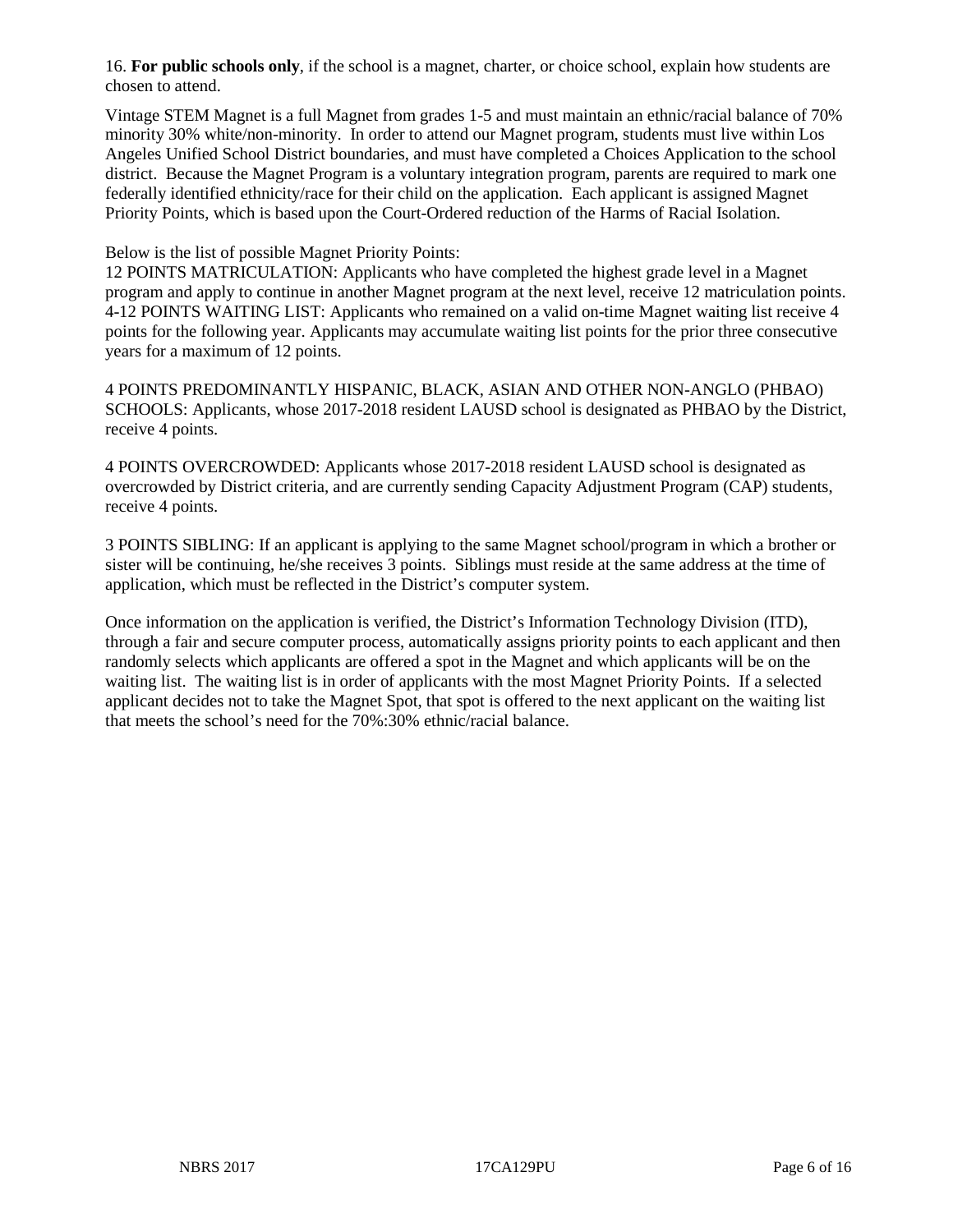# **PART III – SUMMARY**

Vintage is a Science, Technology, Engineering, and Mathematics Magnet (STEM) that services 825 students in grades K-5. Our school focus and vision is to prepare students to be college and career ready in the Science, Technology, Engineering, and Mathematics fields and focuses on supporting student growth through labs, inquiry, projects, and constructive learning activities and emphasizes the implementation of a cross curricular model to develop 21st century skills.

Our school is a full magnet for grades 1 through 5 and must maintain an ethnic/racial balance of 70% minority 30% white/non-minority. In order to attend our Magnet program, students live within the Los Angeles Unified District boundaries, and complete a Choices Application. Because the Magnet Program is a voluntary integration program, parents mark one federally identified ethnicity/race for their child on the application. Each applicant is assigned Magnet Priority Points, which is based upon the Court-Ordered reduction of the Harms of Racial Isolation. Once information on the application is verified, the District's Information Technology Division (ITD), through a fair and secure computer process, automatically assigns priority points to each applicant and then randomly selects which applicants are offered a spot in the Magnet and which applicants will be on the waiting list. The waiting list is in order of applicants with the most Magnet Priority Points. If a selected applicant decides not to take the Magnet Spot, that spot is offered to the next applicant on the waiting list that meets the school's need for the 70%:30% ethnic/racial balance.

Students in Grades 1, 2, and 3 are organized into 6 classes per grade level and 4th and 5th grade students are organized into 5 classes per grade level. Our Kindergarten students live in the neighborhood and are not part of the Magnet. Vintage Magnet is geographically located in North Hills, California. All of our magnet students travel from various locations mostly within the San Fernando Valley. Approximately 300 of our students live farther than a two-mile radius and must take a bus each day.

In 2016, Vintage Magnet received "The Gold Ribbon" and "Title I Achievement" awards for academic excellence. Previously, the school has been recognized as a Title I Achievement School and California Distinguished School.

The students at Vintage benefit greatly from a dedicated staff and unparalleled amount of parent involvement who encourage and challenge students to develop their full potential academically, emotionally, physically, socially, and culturally. We offer a wide range of special interest academic activities for the students. Students experience cutting edge instructional practices and strategies such as Socratic Seminars. Digital learning such as networking with astronauts and engineers expands scientific knowledge and creates an understanding of Earth's environmental issues. National Aeronautics and Space Administration (NASA) Nights with keynote speakers who are astronauts and engineers, memorializes in students' minds, the importance that hard work and effort results in achievement. These excellent role models supply the students with the belief that a future career in Science, Technology, Engineering, and Mathematics are obtainable.

The school invests in providing yearly author visits. Students meet twice a year with real authors who share experiences and provide descriptions as to what inspires their writing.

Vintage Magnet meets the specific learning needs of our students by investing in an instructional coach and eight teacher assistants who support instruction during Universal Access time to all learners- Gifted and Talented, English Learners, Intensive and Strategic Students including Special Education Students.

When parents, visitors, and volunteers walk onto campus, they observe how engaged students are in learning in a safe and secure school. They hear students explaining their answers by citing evidence from texts, or instruction on grade level projects in the Computer Lab supported by our full-time microcomputer assistant. In the classrooms, they see students working on research projects with classroom technology. They notice students in the auditorium dancing, acting, or singing. They learn about how 4th and 5th grade student play leaders assist kindergarten, first, and second grade classrooms during recess and lunch play time by teaching how to play the games, or how our full time librarian and microcomputer assistant organize the Garden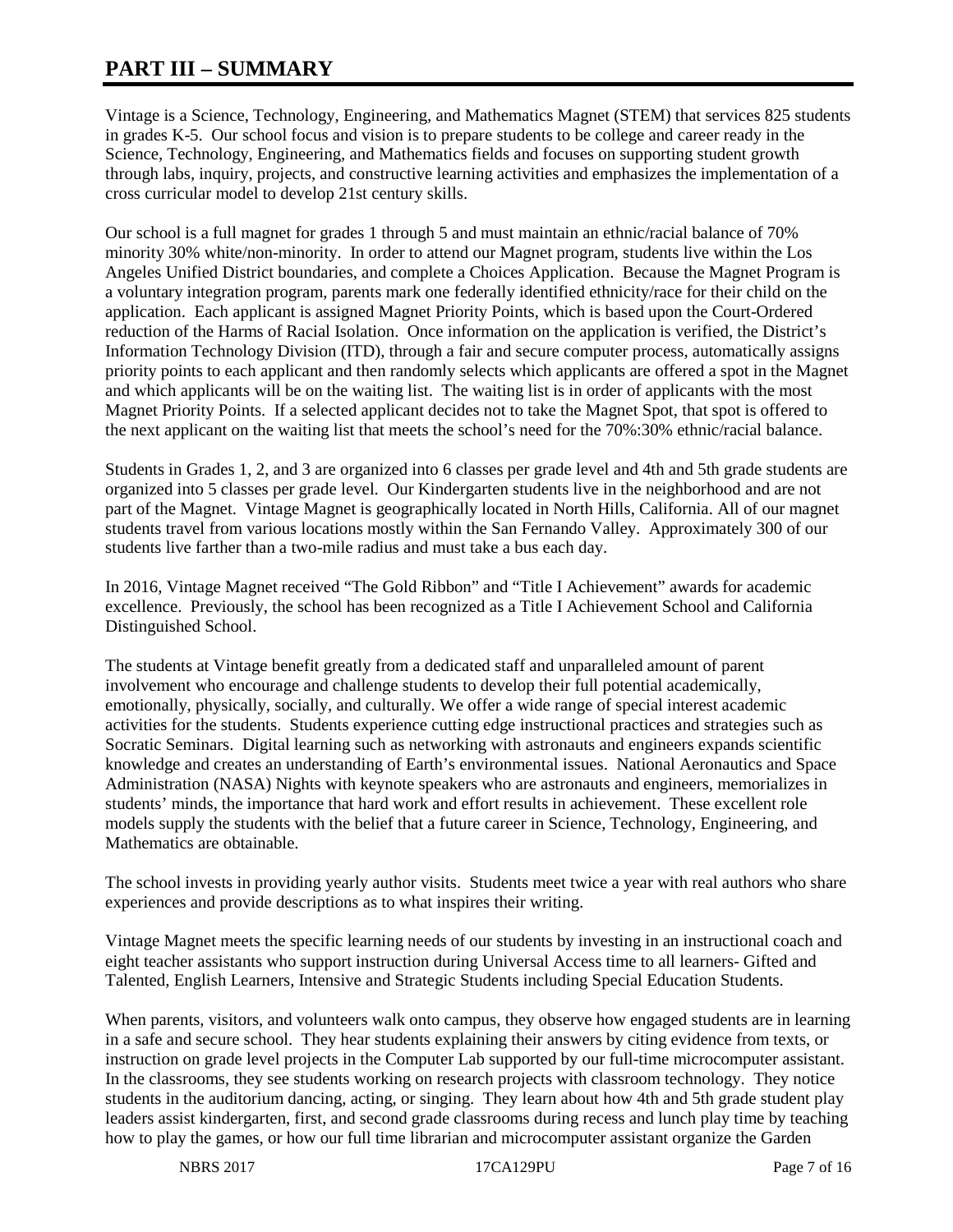Club, Endangered Animal Species Club, and Weather Forecasters Club. After school, they are excited to see robotic teams programming and the Odyssey of the Mind group collaborating to solve a problem as they prepare for competition.

Parents are key and critical to our overall success. They serve as classroom volunteers, Parent and Teacher Association Board Members, field trip chaperones, project managers, and coaches. A parent recently commented on this and said, "The community at Vintage is special. From the outstanding NASA Nights and Fall Festival to the Garden Club, these events make a difference in the school's program. Vintage is an award winning school and the staff and parents all love the school!"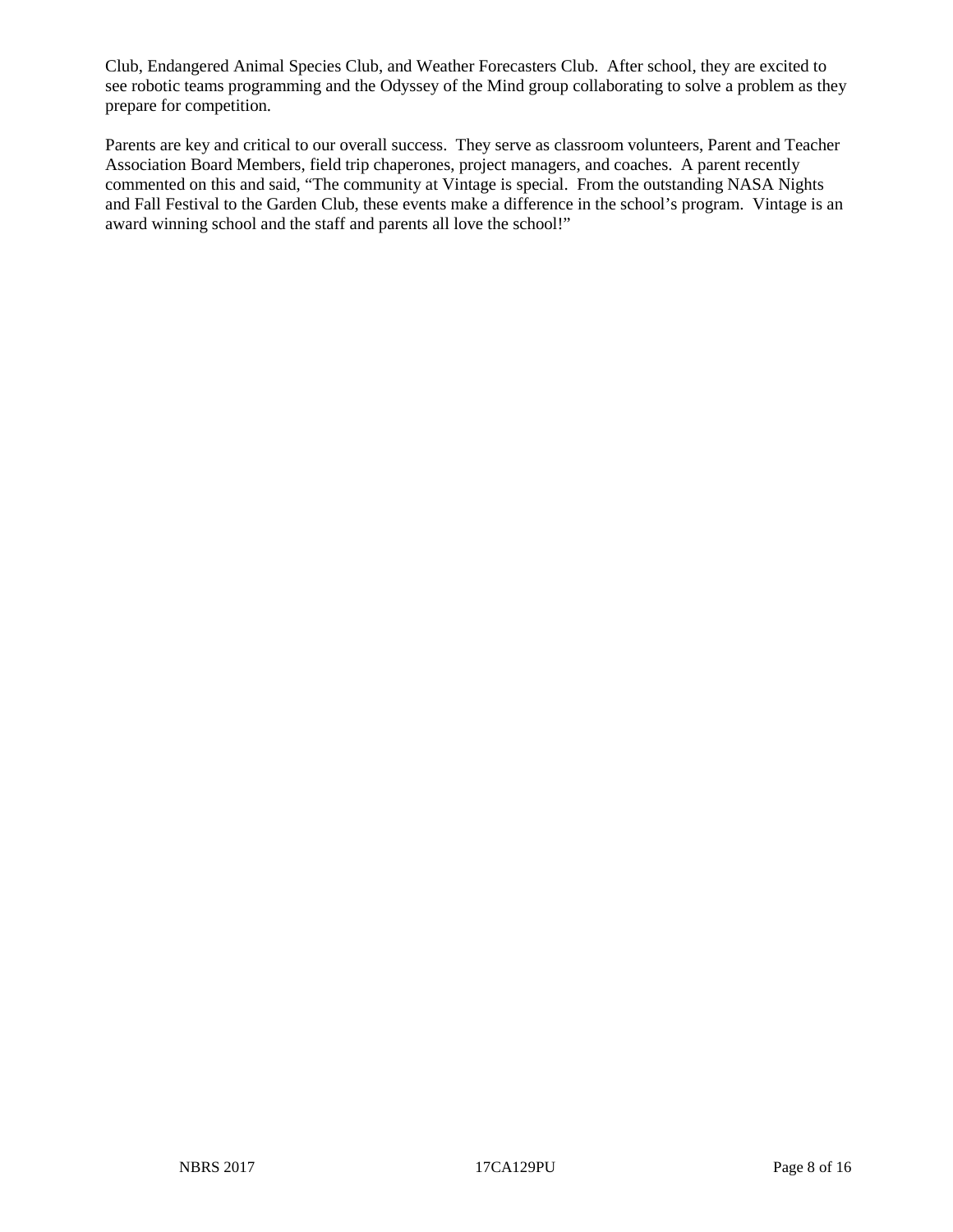# **1. Core Curriculum:**

We prepare students for college and careers through rigorous implementation of the Common Core State Standards with equitable access for all learners. Teachers provide high quality instruction, are aware of the students' individual needs, and communicate with parents regularly.

Literacy instruction ensures that students read, write, speak and listen accurately and fluently by the end of second grade, implement a comprehensive English Language Development program, and a multi-tiered support system for academics and behavior, and develop the instructional leadership team to collectively build capacity that increases the ability of all educators to make the instructional changes needed for students.

English Language Arts instruction includes fiction and nonfiction texts. In Kindergarten through Second grades, literacy instruction is focused on mastery of phonics, fluency, vocabulary development, reading comprehension and spelling. Students learn to analyze text through close reading strategies, a thoughtful critical analysis of a text that focuses on significant details or patterns in order to develop a deep precise understanding of the text's form, craft, or meaning. Close Reading includes using short passages and excerpts, diving right into the text with limited pre-reading activities, focusing on the text itself, rereading, reading with a pencil, noticing things that are confusing, discussing the text with others, and responding to text-dependent questions.

All teachers implement a writing program that includes the systematic use of graphic organizers. Students respond to prompts in narrative, informative, and opinion genres in all grades. Writing tasks are aligned to grade level standards and student work is evaluated with criteria that are communicated to students and parents.

In English Language Arts, students are provided with civic learning in texts. Kindergarten students learn about a different animal each month and determine if it is endangered. First graders read and write about Flag Day, Dr. Martin Luther King, Jr., Cesar Chavez, and George Washington. Second graders compare and contrast famous African Americans and Artists, and write about important American History Landmarks. Third graders create and illustrate timelines and models in projects about California's geographic regions, water sources and famous Americans. In fourth grade, students create presentations about California Native American Tribes and California Missions. Fifth grade students research and create brochures about the original 13 colonies, the causes of the Revolutionary War, and write a fictional narrative from the point of view of one of the colonists in the war.

Mathematics Instruction engages students in real world problems as they apply the Math Practice Standards in three phase lessons. Students demonstrate conceptual understanding, construct meaning through multiple strategies, and analyze their responses through instructional discourse. These problems generate active classroom discussions, promote the development of conjectures, and lead to understanding.

Math Instruction incorporates intervention and accommodation strategies for all learners. Based on assessment data, selected students are provided differentiated lessons focused on mastery of grade level standards.

Grade levels focus on mastery of mathematical fluency standards. Kindergartners add and subtract within 5. First graders add and subtract within 20 and demonstrate fluency for adding and subtracting to 10. Second graders add and subtract within 20 using mental strategies and know from memory all sums of two one-digit numbers, and add and subtract within 100. Third graders multiply and divide within 100 and know from memory all products of two one-digit numbers, add and subtract within 1000. In grade 4, students add and subtract multi-digit whole numbers. In grade 5, students Multiply multi-digit whole numbers.

Through the History/Social Science standards, students learn that history relates to people, places, and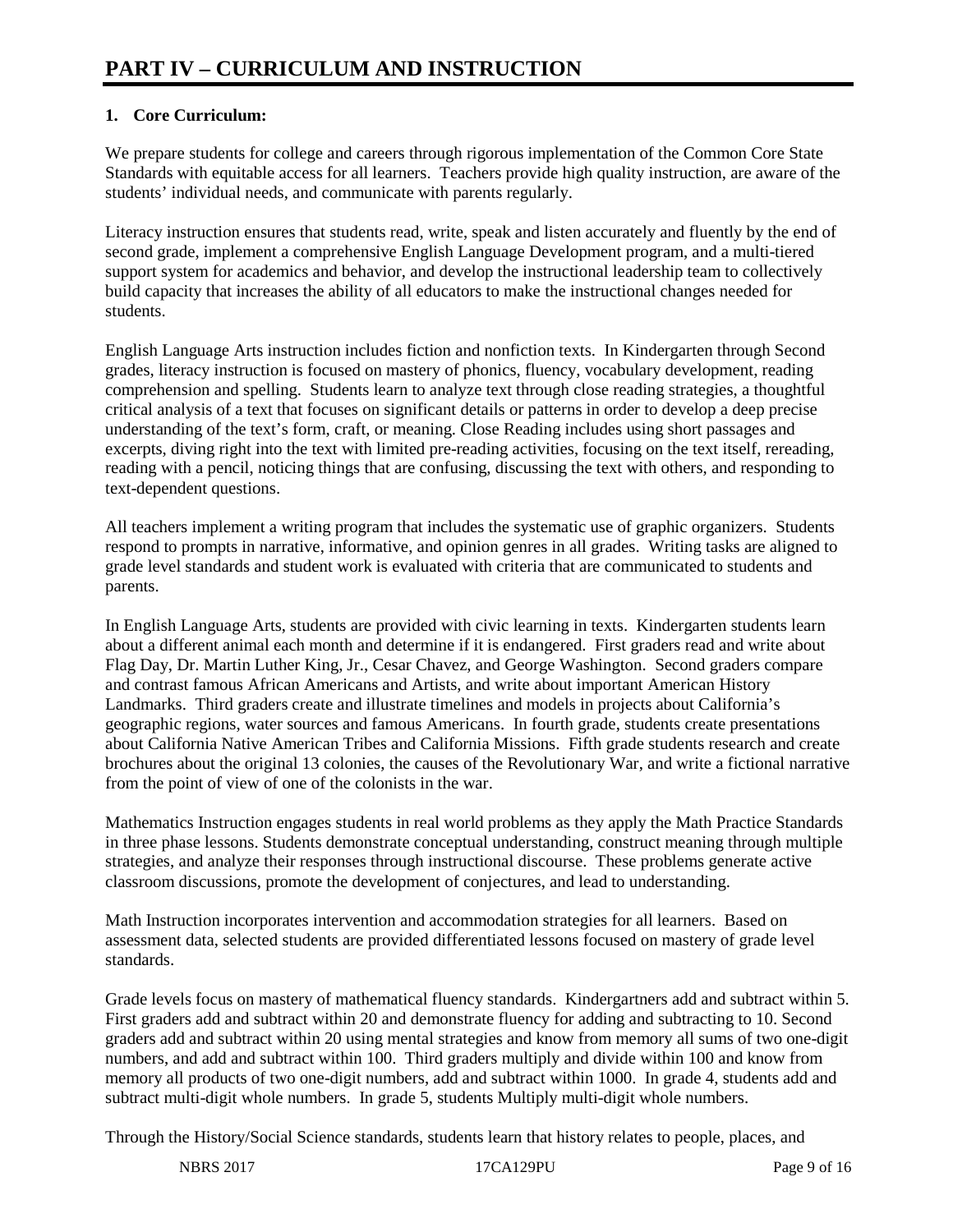events in other times. Students learn about important people in our History, geographic and historical events and their connection to our lives. This knowledge allows them to reflect on these people and events in order to understand the themes of empathy, justice, courage, and individual responsibility.

Students learn Science through the inquiry model in the Science Lab. Students receive lessons in our Science Lab with the support and assistance of our Science Lab Teacher Assistant. Teachers pose questions and students conduct experiments to find possible answers. Students work collaboratively in small groups, record their results in notebooks, make conjectures, and learn scientific concepts.

# **2. Other Curriculum Areas:**

Our school participates in the "Creative Arts Network." Students in grades K-2 participate in weekly visual arts lessons. Students in grades 3-5 receive 10 weeks of instruction in drama, dance, music, and visual performing arts. Lessons are aligned with the California Visual and Performing Arts Standards. Through dance, students create, observe, and appreciate dance. They process and perform basic motor skills, learn the cultural and historical influences of dance, and critically derive meaning from the works of dancers and the performance of dancers. Through visual arts, students develop perceptual skills and vocabulary, analyze visual elements and principles of design, and communicate and express through visual works of art. Through music, students learn that music is spoken everywhere in the world and to appreciate various musical genres. Students learn to read and annotate music. They listen to, analyze, and evaluate music. Students apply vocal and instrumental skills and learn about the historical contributions by composers and diverse cultures. Theater education allows students to imagine and create their stories. The theater program promotes the development of each student's imagination, knowledge, problem-solving ability, understanding of human relationships, and communication skills. Through role playing, pantomime, and improvisation, students demonstrate understanding of important concepts. By dramatizing, story events or historical events, students demonstrate comprehension of subject matter.

Teachers instruct students for a total of 200 minutes of Physical Education in 10 days. Teachers explain, teach the rules of playground games and students play the game that they are assigned on the playground. Teachers plan instruction that is developmentally appropriate for students. They are familiar with the Physical Education standards and learn ways that they can instruct students that are fun, engaging, and standards based.

Health education focuses on the following expectations: Students accept personal responsibility for lifelong health. Students develop respect of and promotion for the health of others. Students gain an understanding of the process of growth and development, and are informed on how health related information, products, and services are used. Lessons focus on how they can maintain their well-being, understand ways to prevent disease, and how they can reduce the risk of potentially dangerous situations. Students learn ways to promote the well-being of their families and how to cultivate positive relationships with peers. Students understand the various physical, social, and emotional growth that happens in life and the individual differences in growth and development. Students learn to identify the types of information, services, or products that may be healthy and those that are not.

Technology is integrated in classroom instruction to engage our 21st century learners. Students use technology to complete integrated Science and Social Studies units and lessons with computer based projects and activities. All students have access to online "Ticket To Read" curriculum. Students use Chromebooks and instructional resources to complete the following: First and second grade students participate in shared research and writing projects using a variety of digital tools that includes Google Docs or Slides. They create audio recordings of stories or poems, add drawings or other visual displays to stories or recounts of experiences when appropriate to clarify ideas, thoughts, and feelings. Third grade students use technology to produce and publish writing as well as to interact and collaborate with others. They gather information from digital sources, take notes on sources and sort evidence. They create audio recordings of stories or poems, produce visual displays when appropriate to enhance certain facts or details. In Grades 4 and 5, students use technology to produce writing as well as to interact and collaborate with others, conduct short research projects, use technology for taking notes, paraphrasing information, combining audio, video, and text in Movie Presentations, and annotate documents.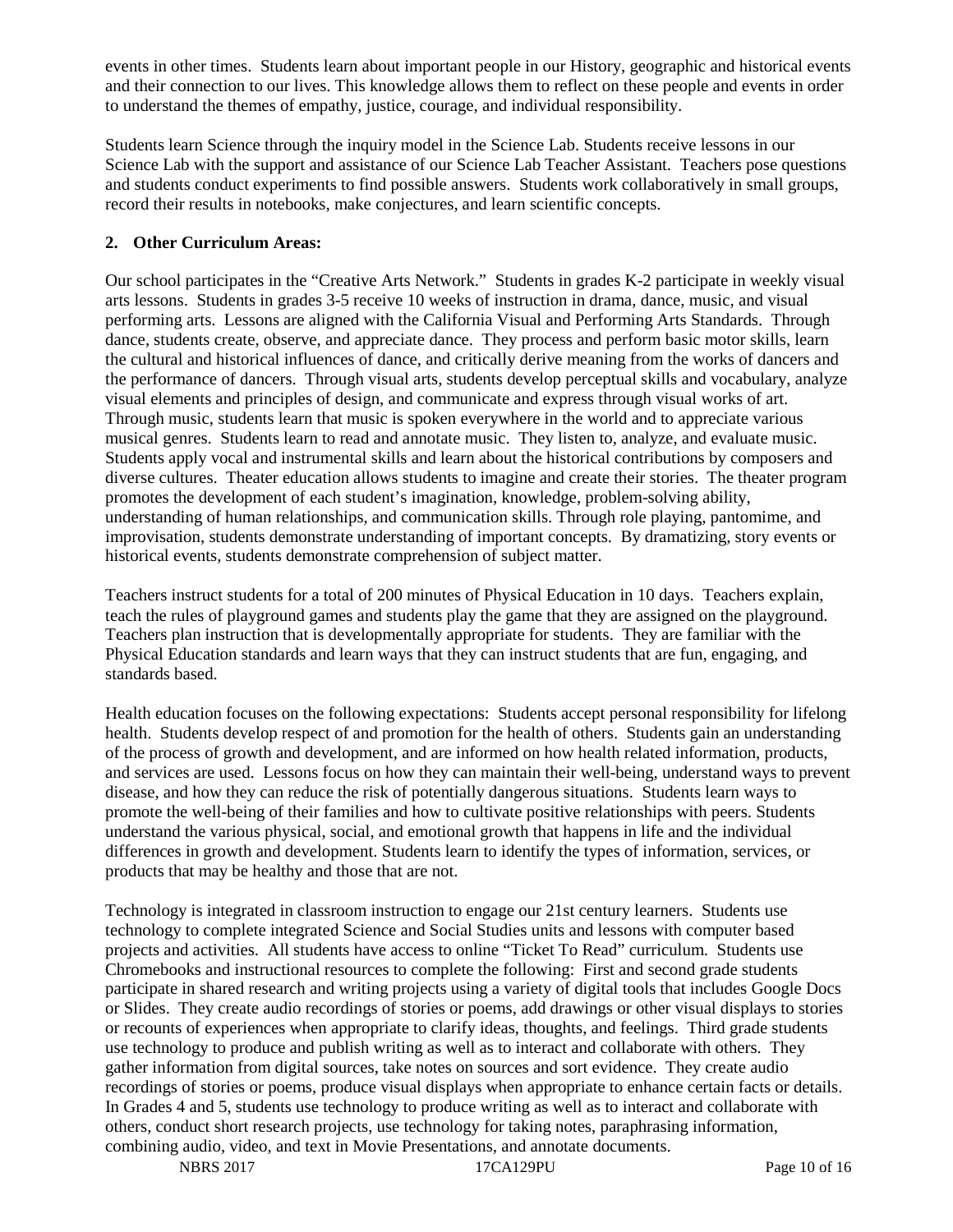A Microcomputer Support Assistant installs and maintains technology in the computer lab and classrooms that supports supplemental Language Arts, Science, and Math instruction and Smarter Balanced Testing. This includes supporting computer projects and lessons aligned with Common Core State Standards and providing technical support to teachers with district data systems that enables data-driven instruction and intervention for all students.

## **3. Instructional Methods, Interventions, and Assessments:**

Every student is assessed with a Universal Screening Tool to determine in grades K-2, foundational reading skills and in grades 3-5 their Lexile levels and ability to understand grade level text. From this data, we identify students who need additional support through our in school interventions and our after school and Saturday Interventions. Teacher assistants under the guidance of a classroom teacher and instructional coach, support our strategic and intensive students during in school intervention with mastery of reading foundational skills and reading comprehension. In Primary Grades, they provide instruction on Phonological Awareness Skills by Level such as sentence segmentation, blending, and deletion. In the upper grades, they target fluency, comprehension, and close reading.

We quantitatively monitor our instructional program by using the following data sources: Smarter Balanced Interim and Summative Assessments, District Writing and Math Assessments, Dynamic Indicators of Basic Early Literacy Skills for grades K-2, Special Education Students, and English Learners, English Learners' Reclassification Rates, California English Language Test Data, Test of Reading Comprehension for grades 3-5, Report Card Grades, Student Attendance, and teacher made formative assessments. Qualitatively, we monitor our students' experiences with the School Experience Survey and the annual Magnet Survey.

In class, teachers use a variety of assessment strategies, formative and summative, formal and informal, including goals and benchmarks that both teachers and students set and use. Students are fully aware of the criteria and performance standards. Teachers reflect on assessments to inform instructional practice, to identify next steps, and to determine the level of student understanding.

Instructional planning incorporates appropriate intervention and accommodation strategies for English Language Learners, Standard English Language Learners, at-risk students, Special Education, and GATE students. In English Language Arts and Mathematics, we group students in order to promote productive cognitive engagement.

On the 2016 Smarter Balanced Summative Assessment, Vintage Magnet's student outcomes compared to the Los Angeles Unified School District's data was almost double. In English Language Arts 75% of Vintage students Met or Exceeded the standard. In LAUSD, 39% Met or Exceeded. In mathematics 63% of Vintage students Met or Exceeded the standard. In LAUSD, 29% Met or Exceeded.

SBAC Math Assessment results by grade levels show that 70% in Grade 3, 67% in Grade 4, 51% in Grade 5, met or exceeded the Standard on the 2015-16 Assessment. While these results surpassed the Los Angeles Unified Average, 37% of our last year's students scored nearly met or did not meet the standard. Though we showed a 3% overall growth, analysis has led us to conclude the following: Teachers were not fully implementing the new Math Program, "My Math" which provides cognitively engaging tasks that are aligned with CCSS. Data indicates that additional professional development must be provided for teachers on the new Math Shifts in the Common Core Standards.

The English Learner population had the largest percentage of student scoring below standard in Math Concepts and Procedures with 52% compared to 21% for English Only Students, and 16% for the Reclassified Students. This may be due to the additional challenge of solving mathematical problems in the context or rigorous academic language in the new Smarter Balanced assessments. The 2012 California English Language Development standards place a bigger emphasis on using content standards as the basis for lessons, which provides support for English Learner students in working with the language demands in Math.

NBRS 2017 17CA129PU Page 11 of 16 To close this achievement gap, we provide training from the English Learner Designee and Local District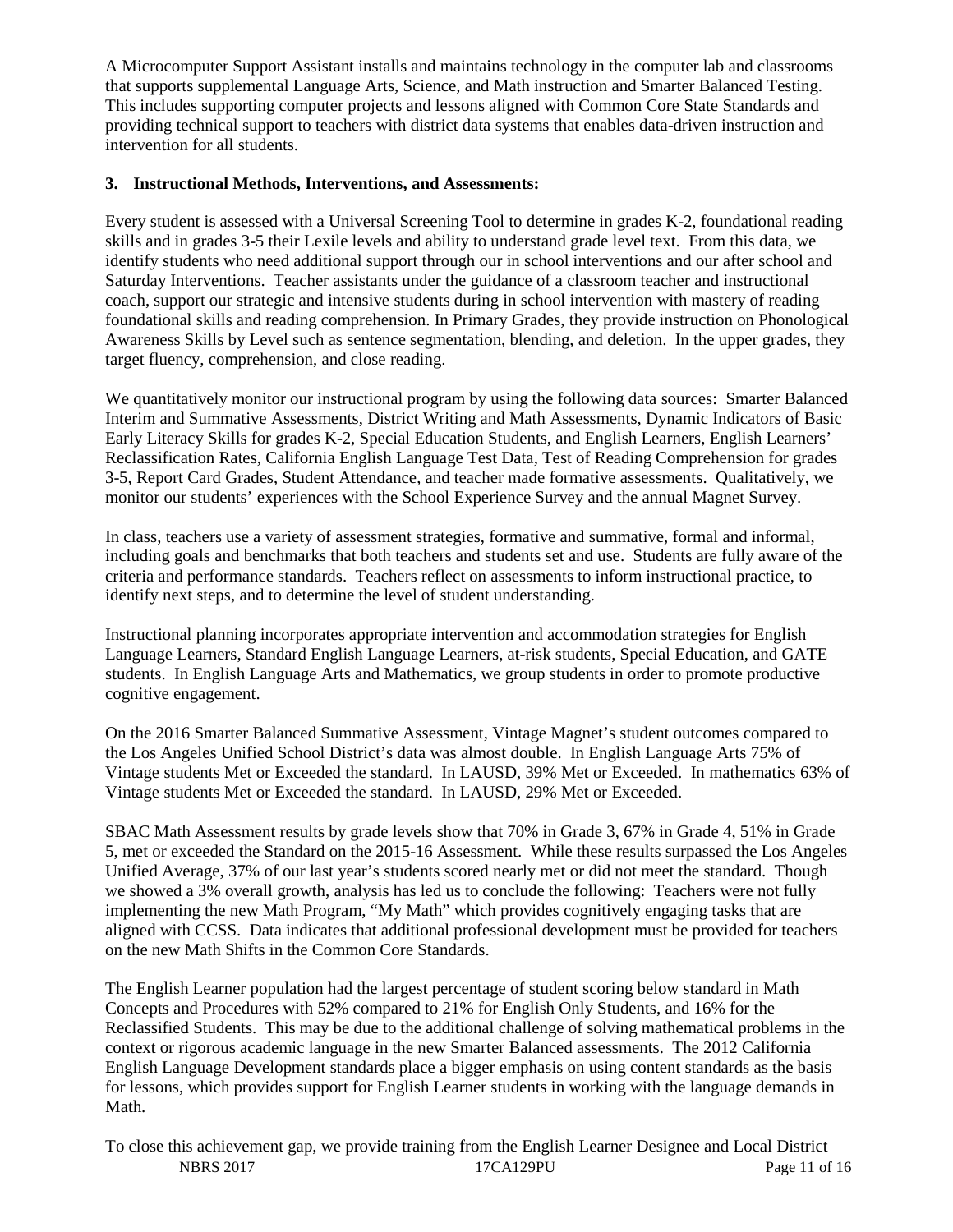Content experts on designated and integrated ELD, using complex texts to teach and to develop language in the content areas, and constructive conversations. Teachers meet collaboratively with the English Learner Designee during grade level planning time to review data, share best practices, and identify student misconceptions. Training guides teachers on how to design English Language Development lessons based on the language needs of the different content areas being taught.

Based on the data analysis findings, our school implements Language Arts and Math intervention programs for English Learner students in grades 1-5 to address the needs of students who are not meeting benchmark status on Dynamic Indicators of Basic Early Literacy Skills or Test of Reading Comprehension. During the sessions, we focus on Close reading, writing, and discussion techniques. Pretests and post-tests are administered to measure students' initial levels and subsequent progress in reading comprehension and writing.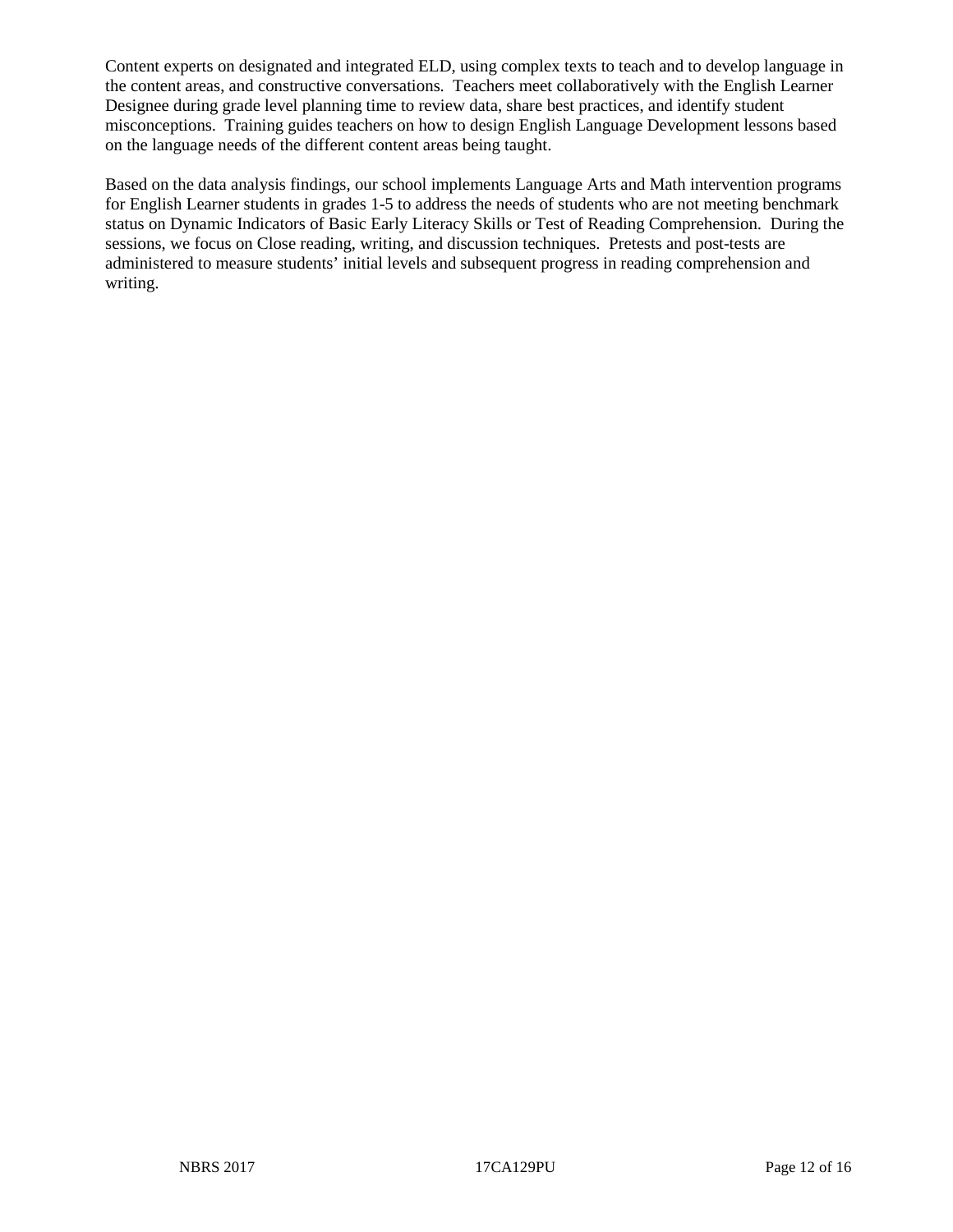## **1. School Climate/Culture:**

Student responses from the 2015-16 School Experience Survey indicate that 88% feel that teachers go out of their way to help them, 95% feel that teachers treat them fairly, 91% believe that teachers work hard to help with schoolwork when it is needed, 94% believe that adults at this school treat all students with respect, 89% of students feel like they are part of this school, and 93% are happy to be at this school. These results indicate that students are fully engaged with learning. To do this, our school has implemented a positive behavior support plan, instructional supports for at risk students, a rigorous, standards based curriculum, a school-wide writing program, a science lab, a computer lab, and enrichment activities such as robotics, endangered animal club, Odyssey of the Mind, techie students on patrol, gardening clubs, student council. Strong classroom management as outlined in the District's Discipline Foundation Policy frames the instructional program. Maximum use of academic engaged time is accomplished through planning resulting in clear expectations, preparing for transitions, and developing instruction that engages students in learning.

In order to acknowledge outstanding students, we have student of the month assemblies. Teachers acknowledge student academic achievement, outstanding performance or citizenship. At each assembly, students are awarded with a certificate. In addition, we award an attendance trophy to the class with the highest percentage of attendance for the month in each grade level.

Teachers are valued and supported at Vintage. They create the environment for learning and with a laser like focus implement the school's vision. Teachers' ideas and opinions related to school initiatives are valued in discussions at faculty meetings. Teacher input on school goals and aligning resources to those goals is necessary and important to our overall school mission. Because of teacher leaders, teacher led professional development, teacher lead committees and adjunct duties, our school is academically achieving and exceeding other schools in our district.

#### **2. Engaging Families and Community:**

Vintage provides assessment data to parents through conferences, workshops, council meetings and PTA meetings, daily communication with parents in student planners, and assessment reports. During Conferences, teachers of English Learners share progress using the Student Progress Profile and/or Long Term English Learner Goal Sheet.

Parents are involved through a variety of volunteer opportunities. The Parent Teacher Association plans enriching activities such as the Harvest Festival. Parents travel on field trips as chaperones and serve as coaches for our Lego and Vex Robotics Programs and are members of our English Learner Advisory Councils, School Site Council, School Local Leadership Council and District Northwest Council of Councils.

We communicate with parents weekly through Blackboard Connect (phone calls and email). Our Website provides information on programs, workshops, events, and curriculum resources. Each teacher has a website with classroom information. We send home notices written in the home language of the student. These notices can vary from upcoming school-wide events, to committee meetings, to progress reports, or to individual classroom activities. We monitor and assess our stakeholder engagement through the yearly school experience survey. Last year, 88 percent of our parents completed the School Experience Survey. Of those surveyed, 96 percent feel welcome at Vintage.

Parents learn strategies that reinforce student learning by attending monthly Literacy and/or Math workshops conducted by the Principal, Instructional Coach and the parent community representative. These workshops include the following topics: Graduation Requirements, Reading Foundational Skills (Assessment), Criteria for English Learners to Reclassify, Grade Level Common Core State Standards in Reading and Writing, and Reading Lexile Ranges. The topics addressed will build knowledge around the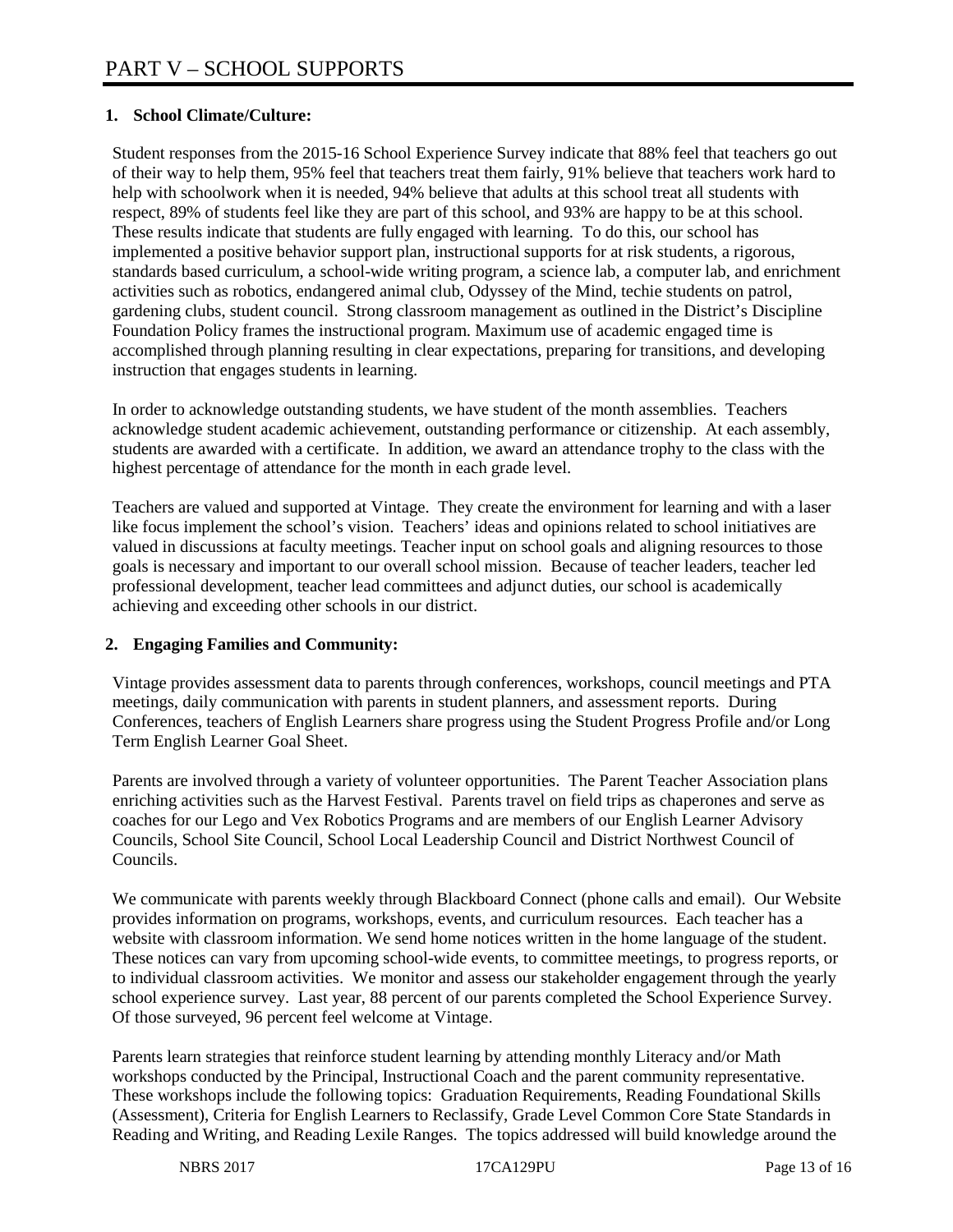new content standards and math practice standards, instructional implications in a 21st century classroom, math fluency expectations, understanding Smarter Balanced Assessment results, and how to provide students with support at home.

The English Learner Designee provides parent workshops to better understand the role and language demands in mathematics learning. These workshops support parents on how to structure and lead productive mathematical discussions and questioning for their English Learners. The English Learner Advisory Council meets monthly to review English Learner data in order to track progress and to ensure that resources are provided for English Learner interventions.

The Local School Leadership council monitors attendance, safety, and discipline data. At Student of the Month Assemblies and Parent Workshops, the Principal reinforces the importance of regular daily attendance and how absences negatively affect student progress.

### **3. Professional Development:**

Vintage Magnet's professional development is designed to support a diverse population of students and to improve teachers' instructional practices in the classroom. We implement a continuous cycle of improvement in which the School's Leadership team (grade level representatives, the instructional coach, magnet coordinator, and the Principal) reflect on school-wide data, plan professional development, and discuss Professional Development implementation. Teachers are provided time to collaboratively plan and reflect on data and the resources needed to grow professionally.

Our professional development goals are aligned to the following district instructional priorities: Full high quality, rigorous implementation of the Common Core State Standards for all students with equitable access for English Learners, Standard English Learners, students with disabilities, socio-economically disadvantaged students and foster youth. Delivery of literacy and language instruction that ensures that all students read, write, speak and listen accurately and fluently by the end of 2nd grade. Implement the California English Language Development Standards in tandem with the Common Core State Standards through a comprehensive English Language Development program. Implement a multi-tiered support system for academics and behavior. Development of the instructional leadership team to collectively build capacity that increases the ability of all educators to make the instructional changes needed for all students to be college-and career-ready.

This year's focus for professional development has been to increase teacher's capacity in implementing a writing program so that 100% of our teachers implement "Write from the Beginning" strategies with each genre- narrative, informational, and opinion writing, in integrating technology in the classroom so that all K-5 students are interacting with Google Classroom as a useful tool at least once a week, in growing in awareness of Next Generation Science Standards, and in integrating Webb's Depth of Knowledge (DOK), rigorous tasks in the core curriculum so that 100% of our teachers integrate DOK 3 problem solving weekly in Math and ELA. After professional development, teachers are provided with planning time to plan lessons that incorporate the strategies that they learned. We want all of our teachers to implement in each classroom from Kindergarten through Fifth Grade the strategies and practices that they learned, so that there is consistency in our writing program, technology implementation, and a continuity of program. We believe that effective and consistent professional development directly impacts student achievement.

# **4. School Leadership:**

The Principal guides the overall vision of our STEM magnet by ensuring that teachers provide high quality classroom instruction, engaging all stakeholders in leveraging resources to support our STEM program, and collaborating with parents and community members.

The Principal monitors and assesses the effectiveness of instructional learning activities by visiting classrooms and identifying how strategies are being implemented. A classroom observation form is shared with the teacher that identifies the standard, activity, what the teacher is saying or doing, how students are engaging in the activity, and how the students explain their thinking and justify their answers. There is a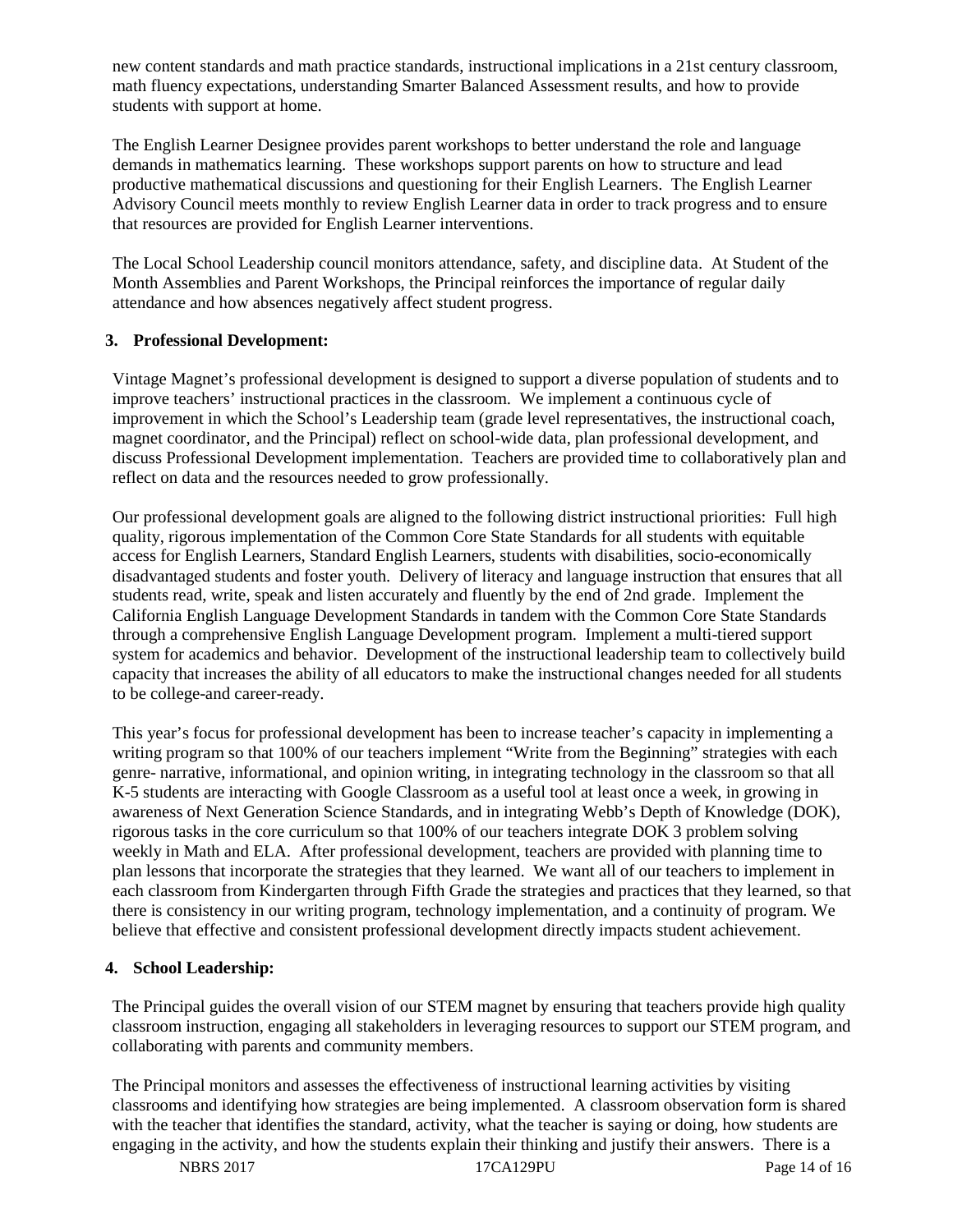space to share two strengths and an area of improvement. The Principal shares actionable feedback. Paraprofessionals participate in monthly professional development led by the Instructional Coach. We build their capacity by providing information on instructional and operational issues related to their jobs.

The English Learner Designee (1/2 time assistant Principal) monitors student progress on assessments, supports classroom teachers and parents by providing professional development on meeting the needs of atrisk populations such as our English Learners and Targeted Student Population.

The Special Education Assistant Principal (⅓ time) works with families, students, district support personnel and teachers of students with disabilities to ensure compliance with state and federal requirements and that each child's special needs are addressed through a personalized individual education plan.

The Magnet Coordinator monitors federally funded programs and maintains accurate data reports. She works closely with teachers in monitoring instructional programs, assigns and monitors paraprofessionals, informs parents about our STEM Magnet Program, and provides magnet tours for parents. She performs many other duties that positively influence the overall STEM Focus of our school such as College and Career Week, NASA Nights, and Science Fair.

The Instructional Coach delivers professional development on strategies related to Common Core State Standards in Language Arts and Mathematics including: varied instructional grouping, differentiated instruction, and systematic phonics. He serves as a member of the District's Instructional Leadership Team where he receives professional development on instructional initiatives such as Next Generation Science Standards. He in turn presents these initiatives in our professional development sessions. He provides support to teachers through demonstration lessons, frequent observations, peer coaching, and feedback about lesson effectiveness to share best practices.